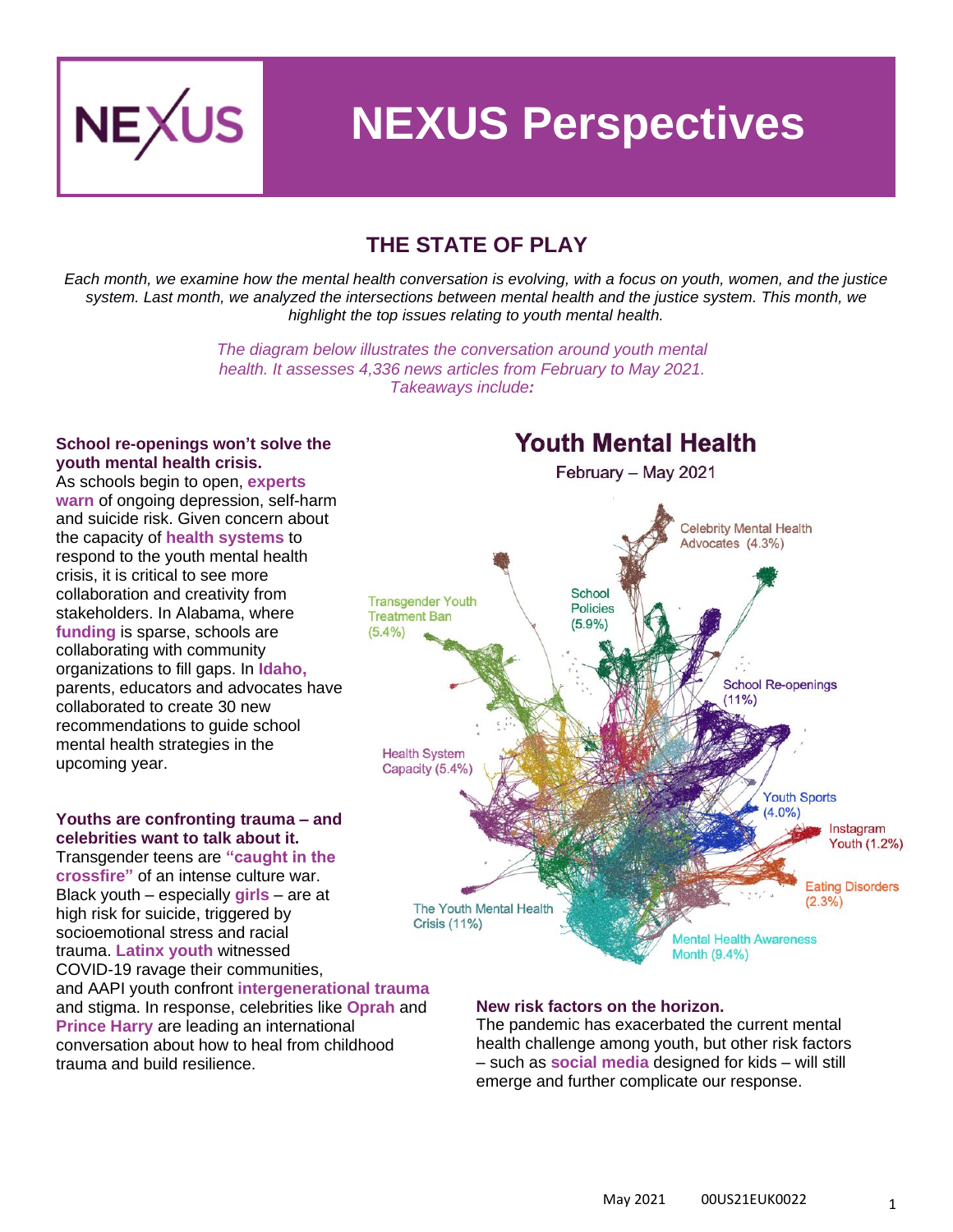## **THOUGHT STARTERS**

*A roundup of thought-provoking pieces on mental health for youth, women, and the justice system.*



#### **Youth Mental Health: Code Pink in Canada**

**[Children First Canada](https://childrenfirstcanada.org/)** launched its #codePINK campaign, stating that the youth mental health crisis in the country has reached the point of **["life and death."](https://www.vancouverislandfreedaily.com/news/advocates-say-canadas-youth-mental-health-crisis-has-life-and-death-stakes/)** The campaign is intended to urge the government to declare a "pediatric emergency." The *[Toronto Sun](https://torontosun.com/news/national/new-codepink-campaign-aimed-at-childrens-mental-health-crisis)* explains*:*

*"Children's hospitals [are] reporting a 100% increase in suicide attempts admissions, a 200% jump in substance abuse disorder admissions, and a sharp rise in rates of child abuse…fully 70% of Canadian kids aged 6 to 18 report that the pandemic has harmed their mental wellbeing."*

Advocates are calling on Canada's First Ministers to take immediate action to reopen schools, camps and parks and to scale up funding for new mental health and virtual care programs.



#### **Women's Mental Health: The After-Effects of COVID-19**

The circumstances of the pandemic fundamentally changed the way that women make decisions about their own health – and the landscape of resources and support that are available to them. HealthyWomen investigated these behavior changes in a **[recent report,](https://drive.google.com/file/d/1NgiLtB-o0ZQen1LRTve30MDPqWDG5wEX/view)** "Women and COVID-19: Understanding the Emotional and Physical Impacts on Women's Behaviors and Health Decision-Making During and After the Pandemic." The report provides rich insight for healthcare providers about how women will take care of themselves and their families in a healthcare environment forever changed by COVID-19:

*"Some of the predictions about how the disease will leave its mark on the health care system include more prevalent telehealth, the possibility of reforming the U.S. health care system, fewer private practices and nursing homes, more home health aides and dramatic changes in how minorities access and receive health care."*



#### **The Justice System: Policing Public Health**

Law enforcement is designed to protect public safety, but what is the role of police when it comes to protecting public health? What does evidence show about the public health impact of current accepted police practices? A **[new article](https://journalcswb.ca/index.php/cswb/article/view/184/461)** from the *Journal of Community Safety & Well-Being* explores these questions and offers forward-thinking solutions to a public health-informed approach to policing:

*"The United States has over 18,000 law enforcement agencies. The nation will be on the road to real progress in police reform when police budgets are tied to public health metrics…and when officers' performance and promotional paths are tied to public health outcomes...diverting and deflecting to health services should become the default practice."*